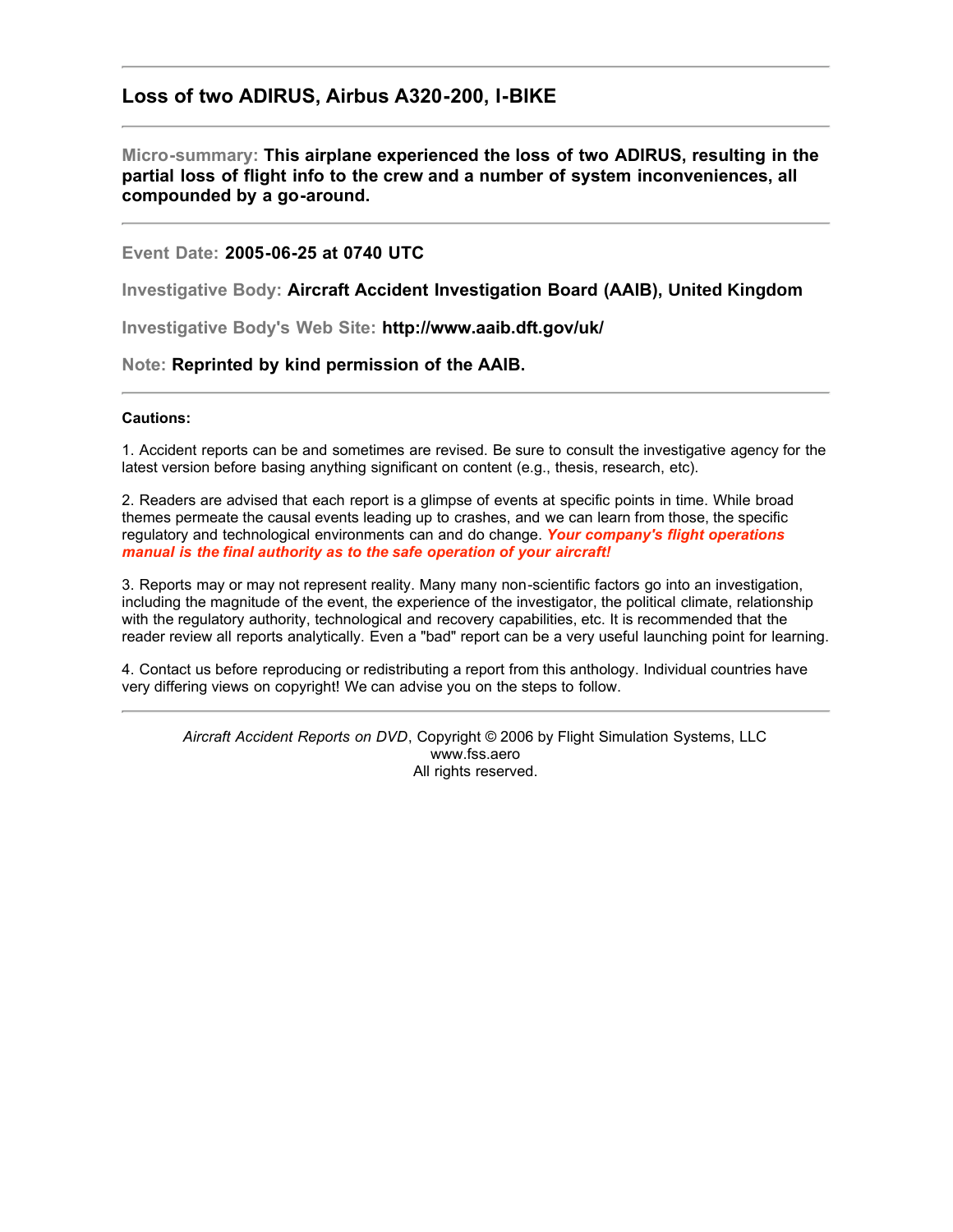#### **INCIDENT**

| <b>Aircraft Type and Registration:</b> | Airbus A320-200, I-BIKE                                                                          |                   |
|----------------------------------------|--------------------------------------------------------------------------------------------------|-------------------|
| No & Type of Engines:                  | 2 CFM-56 turbofan engines                                                                        |                   |
| <b>Year of Manufacture:</b>            | 1999                                                                                             |                   |
| Date & Time (UTC):                     | 25 June 2005 at 0740 hrs                                                                         |                   |
| Location:                              | On approach to Runway 09L at London Heathrow<br>Airport                                          |                   |
| <b>Type of Flight:</b>                 | Public Transport (Passenger)                                                                     |                   |
| <b>Persons on Board:</b>               | $Crew - 6$                                                                                       | Passengers - 98   |
| <b>Injuries:</b>                       | Crew - None                                                                                      | Passengers - None |
| <b>Nature of Damage:</b>               | Failure of No 1 and 3 ADIRUs                                                                     |                   |
| <b>Commander's Licence:</b>            | Airline Transport Pilot's Licence                                                                |                   |
| <b>Commander's Age:</b>                | 41 years                                                                                         |                   |
| <b>Commander's Flying Experience:</b>  | 8,300 hours (of which 1,300 were on type)<br>Last 90 days - 130 hours<br>Last 28 days - 50 hours |                   |
| <b>Information Source:</b>             | <b>AAIB</b> Field Investigation                                                                  |                   |

#### **Synopsis**

The aircraft had departed on a scheduled passenger flight from Milan to London Heathrow Airport, with an unserviceable No 3 Air Data Inertial Reference Unit (ADIRU). On final approach to Runway 09L at London Heathrow, in Instrument Meteorological Conditions (IMC), the Inertial Reference (IR) part of the No 1 ADIRU failed, depriving the commander (the pilot flying) of much of the information on his Primary Flight and Navigation Displays. ATC required the aircraft to go-around from a height of 200 ft on short final approach due to another aircraft still occupying the runway. The co-pilot, who had been handed control, performed the go-around and the aircraft was radar vectored for a second approach. The crew then turned off the No 1 ADIRU

whilst attempting to diagnose the problem, contrary to prescribed procedures. As a result, additional data was lost from the commander's electronic instrument displays, the nosewheel steering became inoperative and it became necessary to lower the landing gear by gravity extension. The aircraft landed safely.

### **History of the flight**

The history of the flight is derived from multiple sources, including data from both the Flight Data Recorder (FDR) and Cockpit Voice Data Recorder (CVR).

The flight departed from Milan Airport at 0547 hrs on a scheduled flight to London Heathrow Airport (LHR) with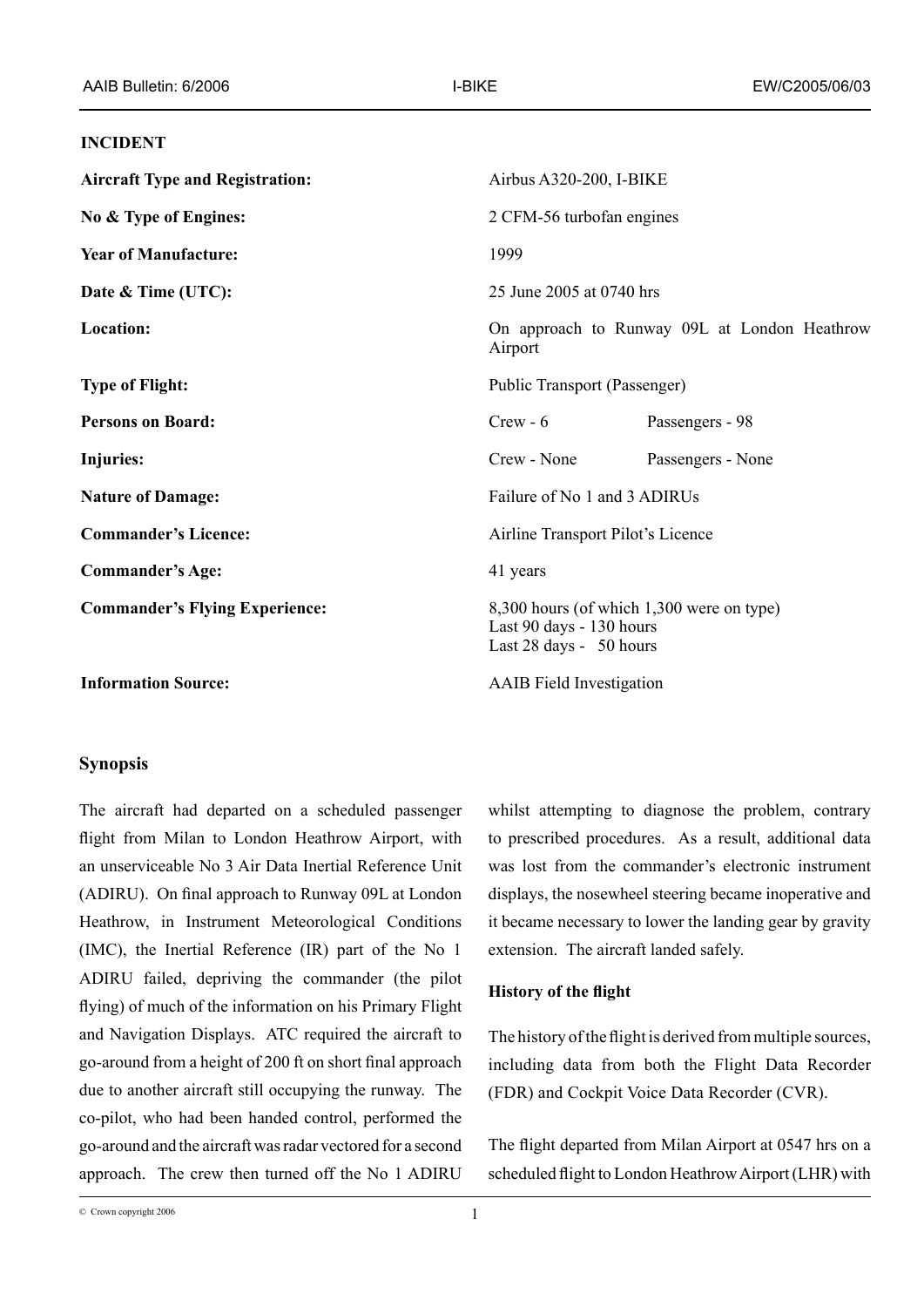the commander as the Pilot Flying (PF). The previous day, the No 3 ADIRU was found to be unserviceable and had been turned off; the Minimum Equipment List (MEL) allowed the aircraft to depart in this condition, as both the Nos 1 and 2 ADIRUs were serviceable. During the flight, as a precautionary measure, the commander and co-pilot reviewed the Flight Manual Abnormal Procedures for the actions to be taken in the event of a second ADIRU becoming unserviceable.

Following an uneventful transit, the aircraft was given radar vectors and became fully established on the ILS approach to Runway 09L at LHR. Two stages of flap were selected and, at 1,820 ft (QNH), the landing gear was lowered. Some 16 seconds later, just as the landing gear locked down, the Inertial Reference (IR) part of the No 1 ADIRU failed and a 'NAV IR 1 FAULT' message appeared on the aircraft's Electronic Centralised Aircraft Monitor (ECAM). The autopilot and autothrottle both disconnected and much of the flight instrument information on the commander's Primary Flight Display (PFD) and Navigation Display (ND) was lost, with only the ILS localiser and glideslope, airspeed and altitude indications remaining on his PFD. In addition, the aircraft's flight control laws changed from NORMAL to DIRECT law and both flight directors and the No 1 yaw damper became unavailable. Some 14 seconds after the landing gear locked down, the Enhanced Proximity Warning System (EGPWS) indicated that the terrain warning function was no longer available. The commander handed over control of the aircraft to the

co-pilot, whose PFD and ND were functioning normally, and the ILS approach was continued.

At about 0724 hrs, the flap lever was set to position three. Shortly after this time the aircraft started to deviate from the glideslope and localiser. The aircraft altitude continued decreasing and, by about 300 ft radio altitude and when at an airspeed of 130 kt, the aircraft had deviated some 1.3 'dots' below the glideslope. Almost coincident with this, the CVR recorded an EGPWS "glideslope" warning (see Figure 1 Point B). The deviation below the glideslope continued to increase and a second EGPWS "glideslope" warning was recorded by the time the aircraft was at some 1.84 'dots' below the glideslope.

As the crew continued their approach, ATC advised that they would receive a late clearance to land. When the aircraft was at about 250 ft radio altitude an EGPWS "too low flap" warning was recorded on the CVR. The commander then decided to go-around in order to attempt to restore the NAV IR 1 fault condition but, before he could do so, ATC instructed the aircraft to go-around as the preceding aircraft had not yet cleared the runway. The commander acknowledged this instruction and called "GOING AROUND, REQUEST A HOLDING PATTERN OVERHEAD CHILTERN OR OCKAM TO RESOLVE A LITTLE FAILURE" but ATC were not advised of the specific nature of the failure. The thrust levers were set to the takeoff/go-around (TOGA) detent and, having descended to a minimum radio altitude of 159 ft, the aircraft then started to climb, Figure, 1 Point C. The landing gear lever was selected up, Figure 1, Point D, and the landing gear retracted normally. At this point, the EGPWS warning ceased.

The controller became concerned that the aircraft was drifting south of the runway extended centreline and

**Footnote**

The ECAM system presents information to the pilots on the status and performance of systems on the aircraft and provides visual and aural warnings of failures and critical situations. It incorporates two electronic displays located centrally in the instrument panel. The upper, the Engine/Warning Display (E/WD), shows engine parameters, fuel state, flap/slat positions, as well as warning, caution and memo messages. The lower, the System Display (SD), shows synoptics indicating the status of the aircraft's systems and normal and emergency checklists to be actioned by the crew.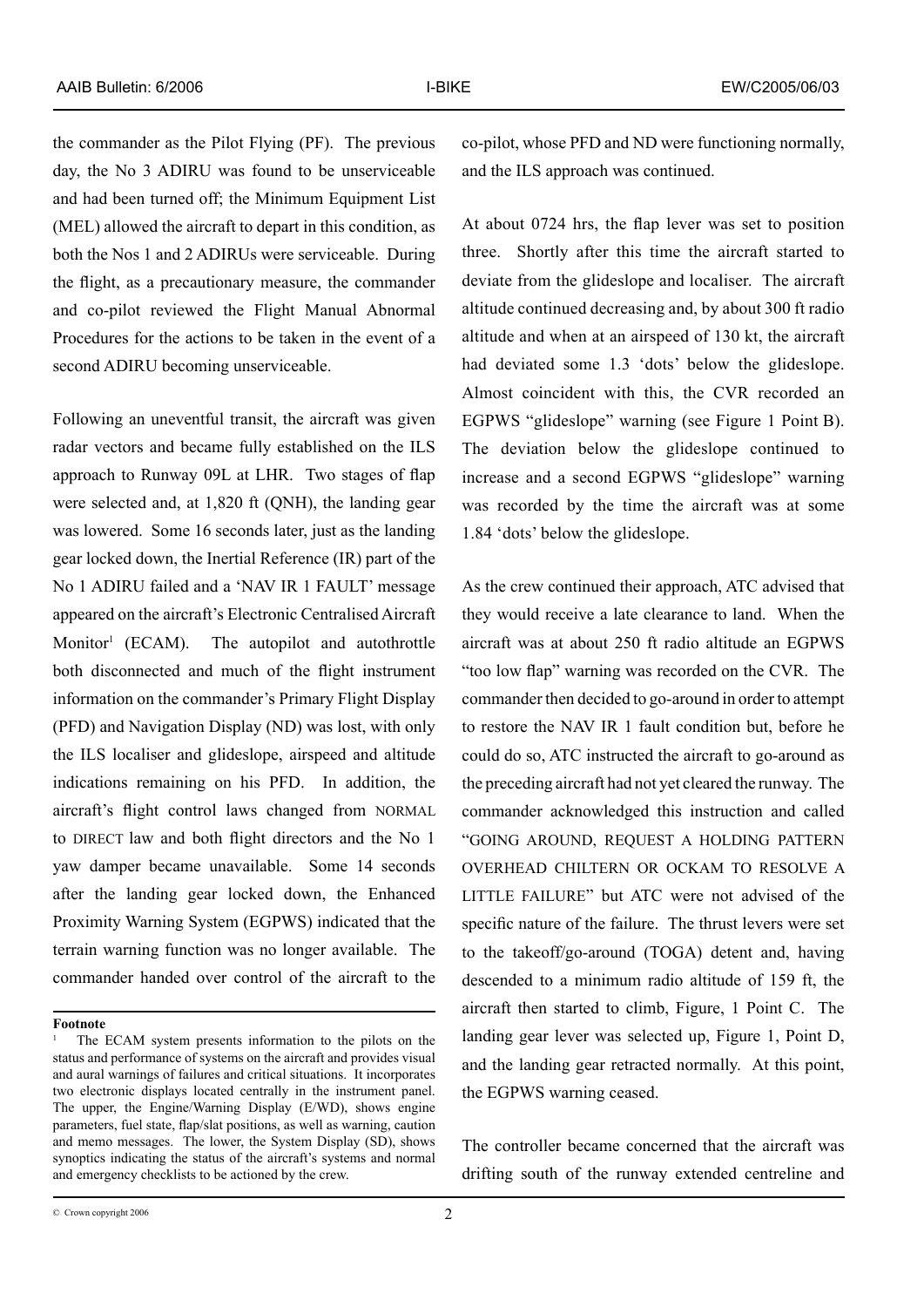

**Figure 1**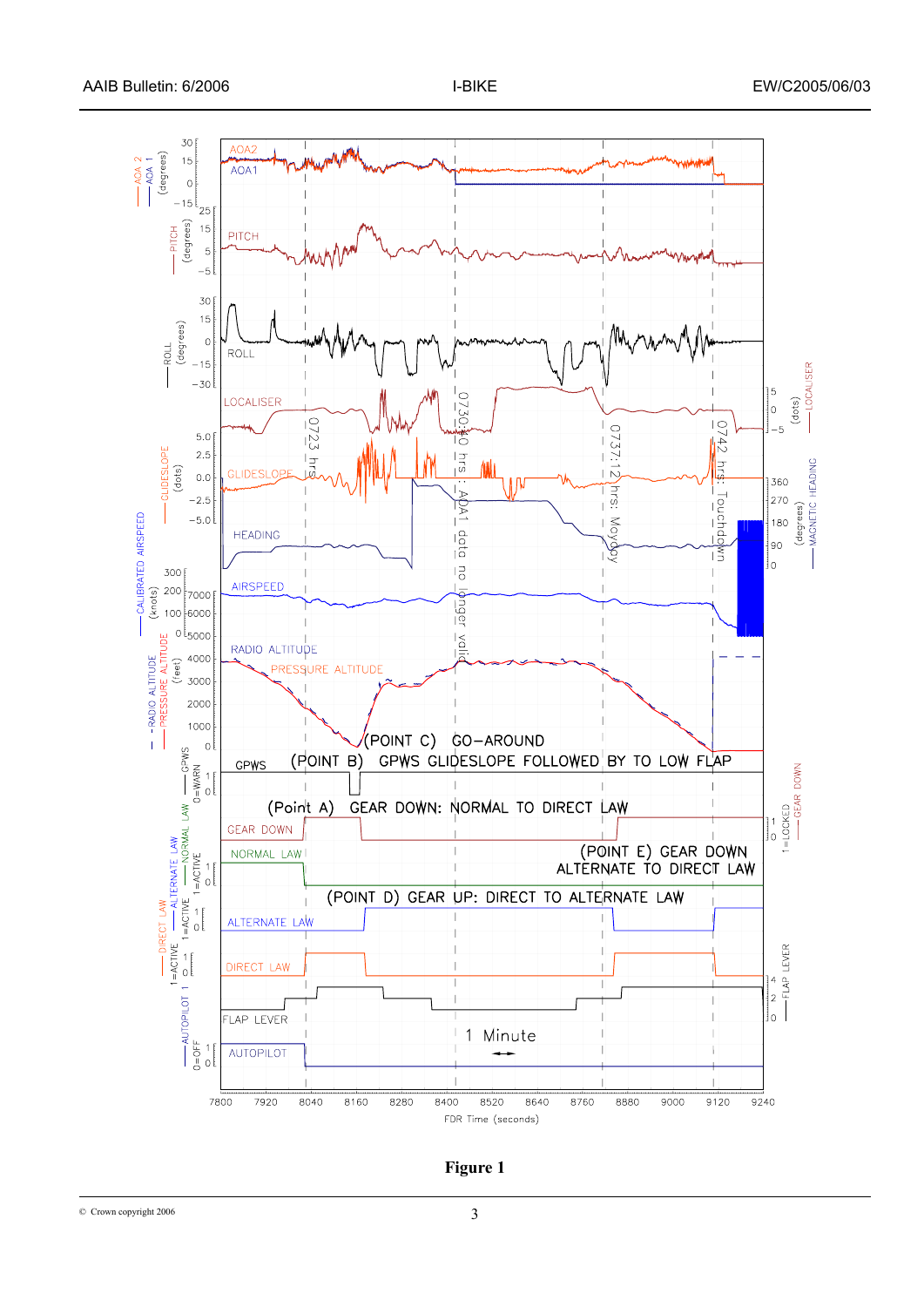advised the crew of the missed approach procedure, but did not acknowledge the commander's request to enter a hold. He then transferred the aircraft to the Intermediate Approach Controller. Following the frequency change, the commander again requested radar vectors and said "we require a few minutes to resolve a little…navigation failure*…*". The controller asked for the message to be repeated, possibly due to the commander's heavily accented English, and subsequently acknowledged the request.

The co-pilot carried out the go-around and, in accordance with the prescribed procedure, turned the aircraft onto a heading of 040° and climbed to an altitude of 3,000 ft. The flaps were retracted, following which the aircraft was radar vectored downwind and instructed to climb to 4,000 ft. The Intermediate Approach Controller instructed the crew to fly at 220 kt and offered them 23 nm (track miles) to touch down. The commander accepted the distance but requested a speed of 180 kt, to give more time to address the problem. This was accepted by ATC. The crew carried out the procedures displayed on the ECAM, which stated that IR may be available from the No 1 ADIRU, if the rotary selector switch was selected to ATT (attitude), and an alignment procedure was performed. However, the weather at LHR was deteriorating with the cloud base reported by another pilot at 350 ft aal. With the IR fault on the No 1 ADIRU and the No 3 ADIRU unavailable, I-BIKE was limited to carrying out a CAT 1 ILS approach. The commander decided to expedite the landing, accepting the flight instrument display limitations that he had, and did not attempt the IR alignment procedure which would have delayed the aircraft's arrival.

At about 0731 hrs, ATC requested if the aircraft had a problem. The commander reported that the aircraft had had "a double inertial reference failure" but the controller replied that the implications of this were not understood. Another aircraft that had heard the message then advised the controller "THAT BASICALLY means that they haven't got all the nice bits of nav kit…they are basically point and shoot.....".The commander of I-BIKE then stated that they were able to perform a CAT 1 ILS approach only. At about 0734 hrs, he transmitted a PAN call requesting assistance for a radar vectored approach to Runway 09L, explaining the aircraft had suffered a navigation problem. ATC did not respond initially, due to a double transmission, but another aircraft brought it to their attention. Following this, the requested vectors were provided to position the aircraft at the agreed distance of 23 nm (track miles) to touchdown.

In attempting to address the problem with the No 1 ADIRU, the flight crew turned the No 1 ADIRU rotary switch to the OFF position. The ECAM actions did not call for this action in the event of the IR part of an ADIRU failing, but the crew recalled from their review of abnormal procedures in the Flight Manual during the transit from Milan, that there were circumstances when this was required. The commander attempted to find the relevant text in the Flight Manual but was unable to do so before ATC instructed the aircraft to turn onto base leg.

The crew's decision to deviate from the ECAM procedure, by switching off the No 1 ADIRU (with the No 3 ADIRU unavailable) caused the loss of further information from the commander's instrument displays. The landing gear normal extension system was also rendered inoperative, but it was successfully lowered using the emergency gravity (free fall) extension system.

**Footnote**

Decision height at LHR for a CAT 1 ILS approach for this aircraft to Runway 09L was 200 ft (decision altitude 297 ft).

<sup>©</sup> Crown copyright 2006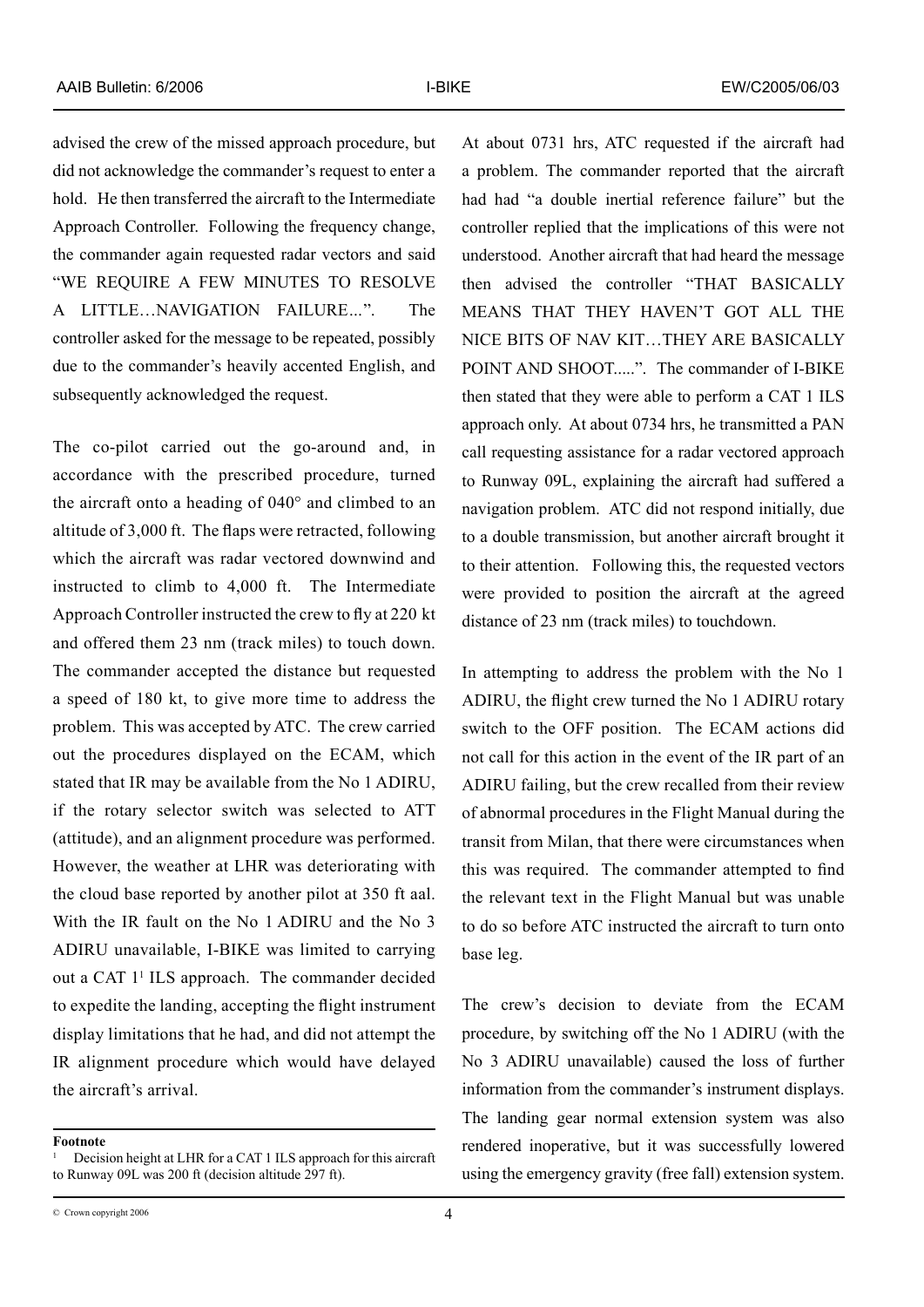Another consequence of this was that the nosewheel steering system became inoperative. Accordingly, the commander advised ATC that he was not sure if the aircraft would be able to clear the runway after landing. As the aircraft was radar vectored onto an intercept heading for the localiser, the commander upgraded his PAN to a MAYDAY, transmitting "ON FINAL, MAYDAY from this moment, we cannot perform a GO-AROUND, AH FINALS  $0.9L$ <sup> $n$ </sup>, in order to ensure priority. ATC switched traffic ahead of I-BIKE onto Runway 09R to provide a clear approach and, due to his reduced airspeed, also radar vectored a following aircraft to the north. At 0739 hrs, the crew advised ATC that the aircraft was fully established. Control of the aircraft was transferred to the tower controller who advised that there was traffic on the runway to vacate. The crew responded by advising that "we have an emergency*",* which the controller acknowledged. Landing clearance was given for Runway 09L a short time later.

Although the tower controller was aware that I-BIKE had a navigation problem and that it may not be able to clear the runway after landing, he was not made aware that the commander had declared a MAYDAY and so did not bring the airport Rescue and Fire Fighting Service (RFFS) to a Local Standby state.

The aircraft touched down at 0742:05 hrs at an airspeed of about 134 kt and began to decelerate. Some 50 seconds later, when the ground speed was about 50 kt, the aircraft made a right turn, using rudder and asymmetrical braking, onto the adjacent taxiway. The aircraft came to a stop and the park brake was applied; the crew then requested a tug to tow the aircraft to the stand.

#### **Abnormal procedures**

With an IR fault in the No 1 ADIRU and the No 3 ADIRU not available, the IR alignment procedure displayed on the ECAM may recover attitude and heading information to the commander's PFD and ND, provided the fault is limited to the loss of the ability to navigate. This procedure requires the rotary selector switch on the Air Data and Inertial Reference System (ADIRS) control panel to be set to the ATT position and aircraft heading data to be entered via the numeric keyboard on the control panel. The aircraft must be maintained level at a constant speed for 30 seconds during this procedure. If the alignment procedure is not carried out, then no changes of rotary switch selector position on the ADIRS control panel are required. By leaving the rotary control switch in the NAV position, air data is still available with airspeed and altitude, etc. being provided to the commander's PFD. Also, the normal landing gear extension and nosewheel steering systems remain available.

#### **Weather**

The synoptic situation at 0600 hrs showed an area of high pressure in the mid-Atlantic feeding a north-easterly flow over south-east England with a weak cold front over the London area.

METARS for London Heathrow covering the landing period were:

EGLL 250720Z 04006KT 350V080 2800 HZ BKN006 OVC 011 17/16 Q1018 BECMG 5000= EGLL 250750Z 03007KT 340V060 2700 HZ SCT005 BKN007 OVC011 17/15 Q1018 BECMG  $5000=$ 

**Footnote**

The normal protocol for transmitting a PAN is to call the word PAN six times, as three groups of two words, and the word MAYDAY three times as a single group.

<sup>©</sup> Crown copyright 2006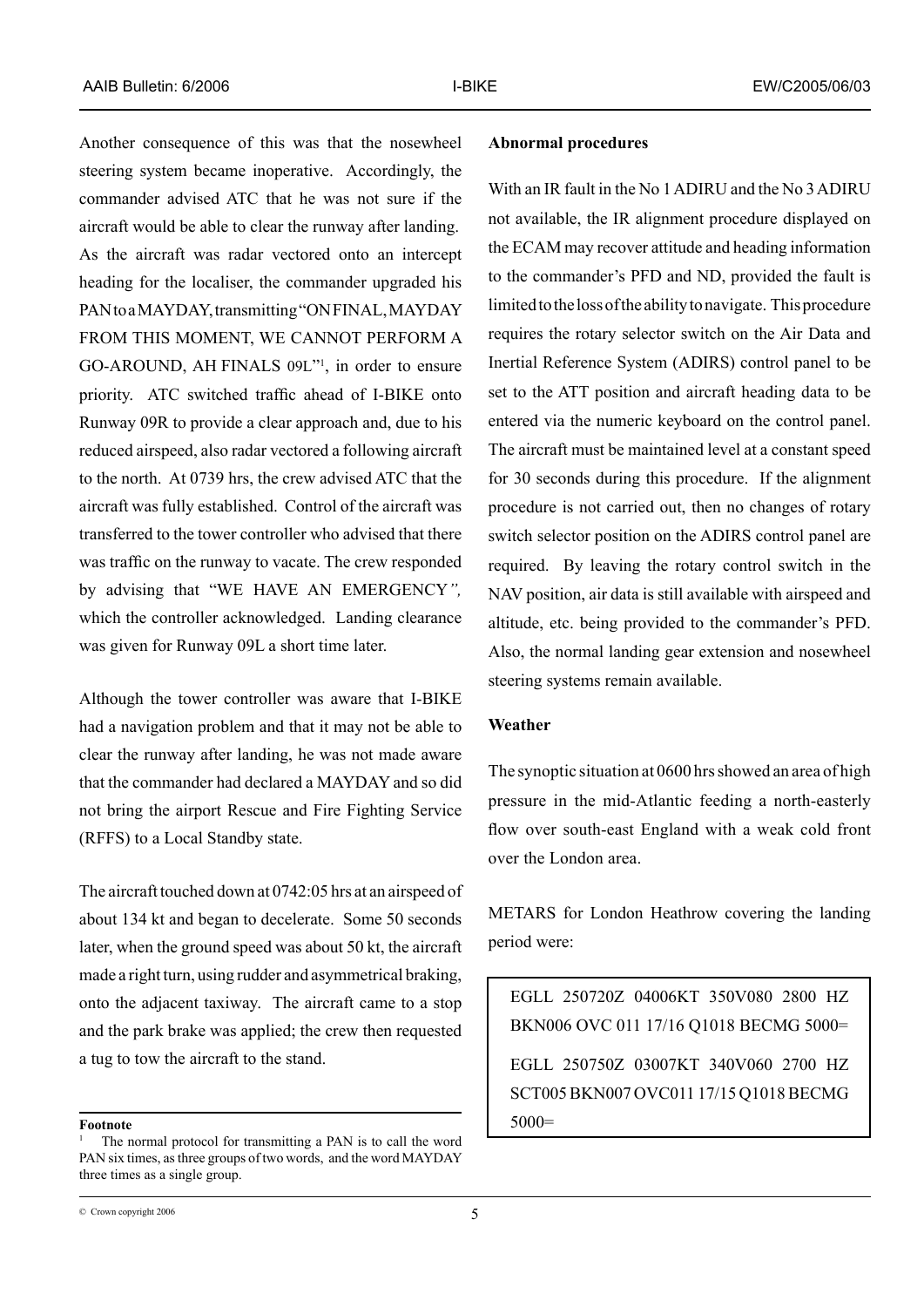Conditions were better than CAT I minima for the approach and the nominated diversion for the flight, London Gatwick airport, was experiencing similar weather.

#### **Engineering investigation**

## *Aircraft maintenance history*

On 24 June 2005, the aircraft suffered an IR fault in the No 3 ADIRU. An attempt was made to reset the unit, but this proved unsuccessful. The aircraft was released for service with this ADIRU selected OFF, in accordance with procedure  $01-34-3-10-01$  a),  $(562)$  of the operator's MEL and, accordingly, an Acceptable Deferred Defect was raised in the Aircraft Technical Log. This is a Category C item under the JAA MMEL/MEL.040 definition, and such items must be rectified within ten calendar days, excluding the day of discovery of the defect. The Technical Log entry reflected that the defect must be rectified by 4 July 2005.

# **A320 Air Data and Inertial Reference System, ADIRS**

### *General description*

The ADIRS supplies air data and inertial reference information to the pilots' Electronic Flight Instrument (EFIS) displays and other user systems on the aircraft, including, but not limited to, the engines, autopilot, flight control and landing gear systems.

The aircraft is equipped with three identical ADIRUs and each receives air and inertial reference data from independent sensors. The ADIRU is divided into two parts, either of which can operate independently in case of a failure of the other. The Air Data Reference (ADR) part provides airspeed, angle of attack, temperature and barometric altitude data, and the Inertial Reference (IR) part attitude, flight path vector, ground speed and positional data.

The commander's and co-pilot's EFIS displays are identical and comprise the PFD and the ND units, which show flight parameters and navigation information respectively. In normal operation, the No 1 ADIRU feeds the commander's displays and the No 2 ADIRU the co-pilot's displays. The No 3 ADIRU is a standby unit and, in the event of a partial or complete failure of either the No 1 or No 2 unit, the No 3 ADIRU may be selected to supply air data and/or inertial reference data to either the commander's or the co-pilot's displays. There is no cross-channel redundancy between the No 1 and 2 ADIRUs, No 3 ADIRU being the only alternate source of air and inertial reference data.

### *ADIRS operation*

The ADIRS is controlled via the ADIRS control panel on the overhead panel, Figure 2. In normal operation, the rotary selector mode switches are set to the NAV position. In this configuration, the No 1 and 2 ADIRUs supply data to the commander's and co-pilot's EFIS displays respectively, with No 3 ADIRU available as a standby. Following loss of the ADR and/or IR function of either the No 1 or 2 ADIRU, rotary selector switches on the SWITCHING panel on the centre pedestal, Figure 3, enable air data and/or inertial data from the No 3 ADIRU to be selected to replace the data from the failed unit.

An IR fault in ADIRU No 1 or 2 will cause a loss of attitude and navigation information on their associated PFD and ND screens. An ADR fault will cause the loss of airspeed and altitude information on the affected display. In either case the information is restored by selecting the No 3 ADIRU.

According to the Flight Crew Operating Manual, a failure of the IR section of the ADIRU is indicated by a steady amber FAULT light on the corresponding IR push button on the ADIRS control panel, with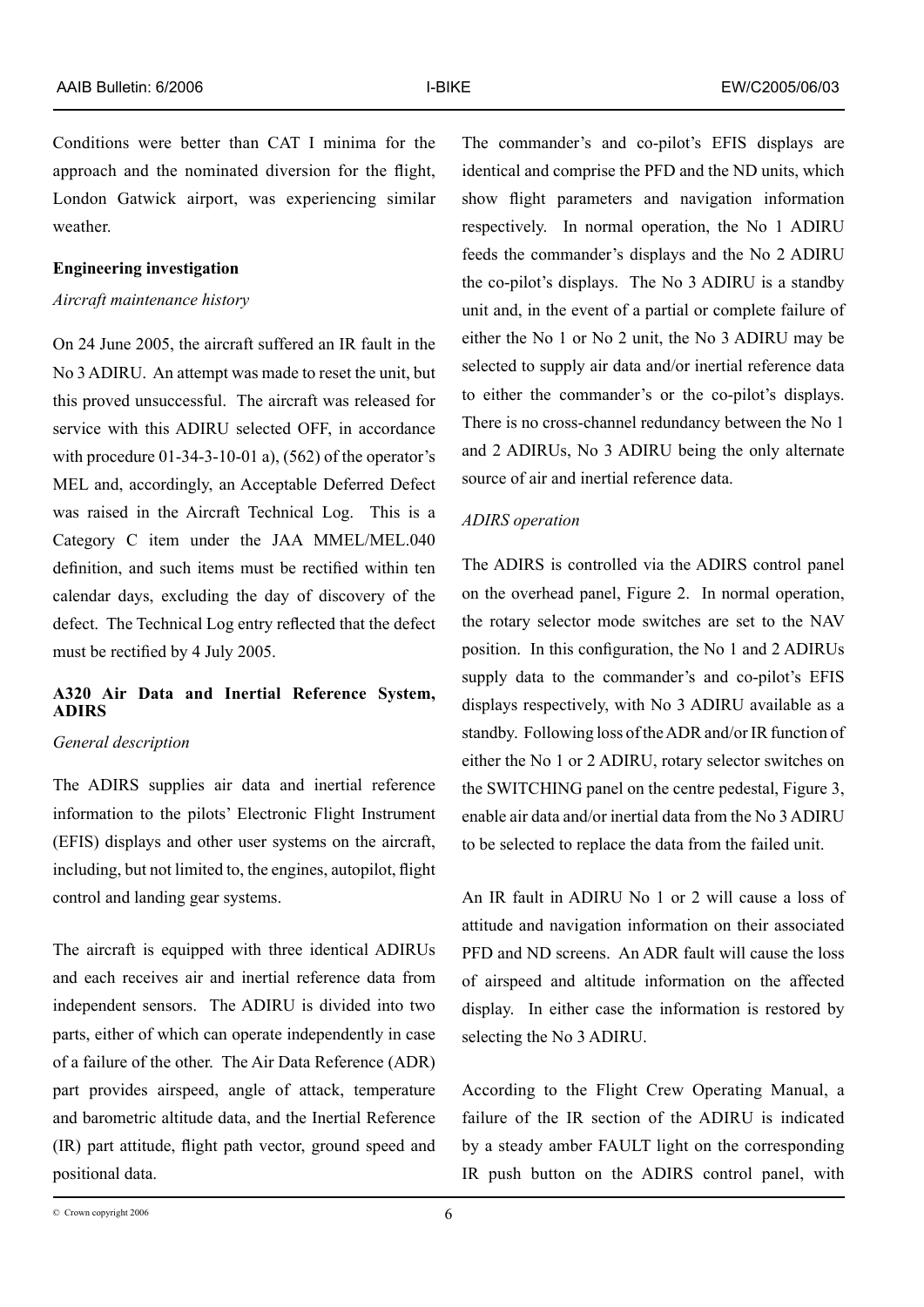

**Figure 2** ADIRS Control Panel



**Figure 3**  Switching Panel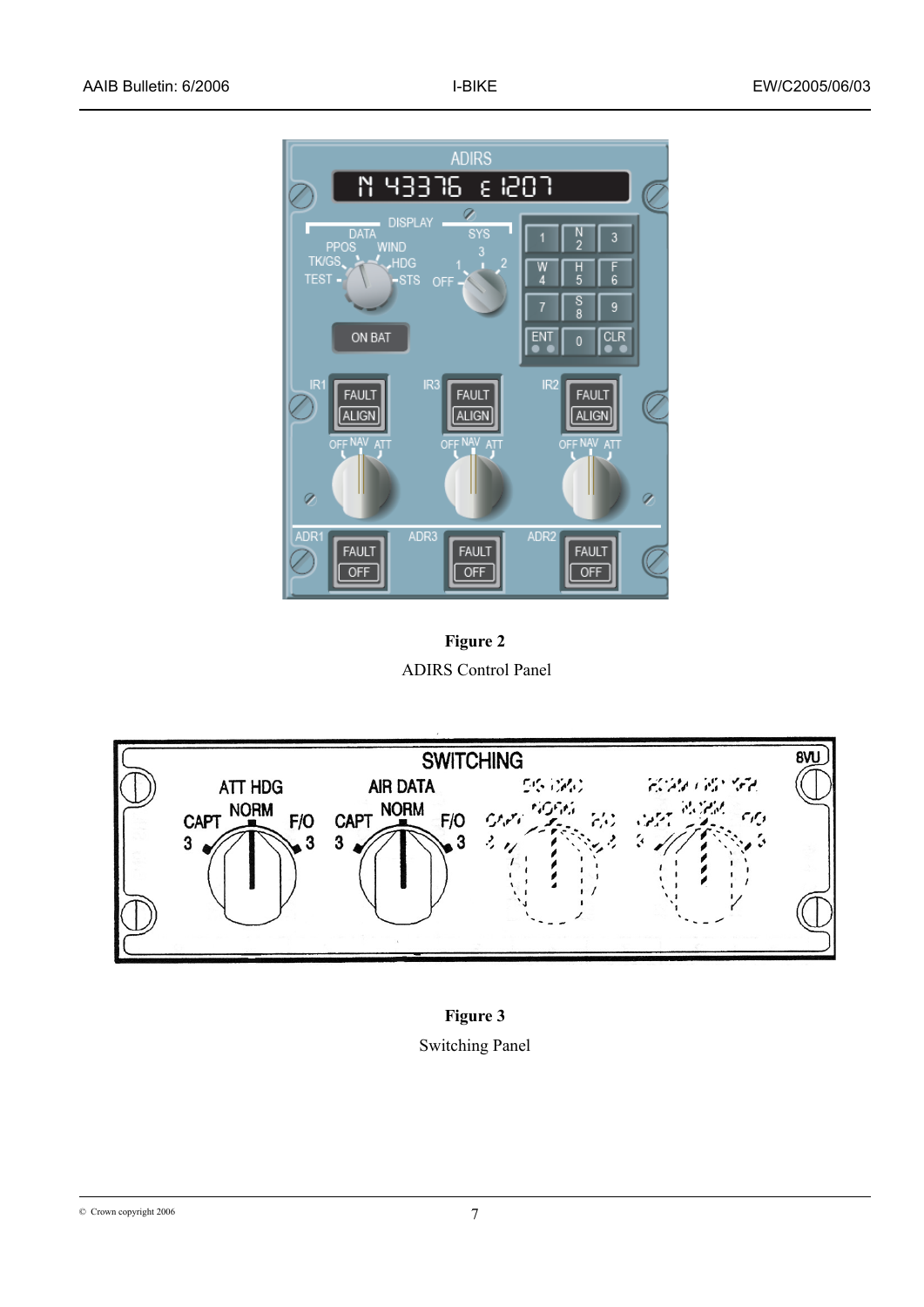an associated caution message on one of the ECAM displays. A flashing amber light indicates that the affected system has lost the ability to navigate, but attitude and heading information may be recovered by setting the mode rotary selector switch to the ATT position and performing an alignment procedure. An ADR failure is indicated by a steady amber FAULT light on the corresponding ADR push button and an associated ECAM caution message. In the event of an ADR failure in an ADIRU, the air data output may be switched off by pressing the appropriate ADR push button switch on the ADIRS control panel.

The landing gear control system also uses airspeed information from the No 1 and 3 ADIRUs. The Landing Gear Control and Interface Units (LGCIUs) require airspeed data for the landing gear overspeed protection function. When the airspeed exceeds 260 kt, a safety valve closes to isolate the hydraulic supply, thus inhibiting deployment of the landing gear in order to avoid structural damage. Loss of both airspeed data sources from the No 1 and 3 ADIRUs will also cause the valve to close, with the effect that the landing gear cannot be operated hydraulically and must be lowered by gravity using the emergency extension system. The nosewheel steering system requires the nose landing gear doors to be closed before hydraulic pressure can be applied to the steering actuator. Since the landing gear doors remain open after gravity extension, the nosewheel steering system is also rendered inoperative.

# *Enhanced Ground Proximity Warning System*

The aircraft was installed with an Enhanced Ground Proximity Warning System (EGPWS). The EGPWS system provides a number of warning modes, two of which are Mode 4 and Mode 5. Mode 5 provides a "glideslope" warning if the aircraft descends more than 1.3 'dots' below the glideslope when the aircraft

is below 1,000 ft radio altitude, the landing gear is down and the aircraft is on approach. Mode 4 provides a "too low flap" warning when the aircraft is below 245 ft radio altitude, the landing gear is down, the flaps are not fully extended , airspeed is below 159 kt and the cockpit overhead panel LANDING CONF 3 push button has not been selected to ON. The LANDING CONF 3 selection inhibits the "too low flap" warning whenever the aircraft is configured with the flaps set at position three for landing.

#### *Centralised Fault Display System (CFDS) information*

The main function of the CFDS is to acquire and store data on aircraft systems faults. The recorded faults and associated messages are labelled according to the phase of flight in which they occurred, and the time of occurrence. At the end of a flight, the CFDS generates a Post-Flight Report, containing a list of any recorded system faults, together with the corresponding ECAM fault messages, that occurred during the flight. This serves as a troubleshooting aid to maintenance personnel.

A review of the CFDS Post Flight Report following this incident showed that NAV IR 1 FAULT and F/CTL DIRECT LAW ECAM warning messages occurred at 0724 hrs UTC, approximately 18 minutes prior to touchdown. At 0726 hrs, an F/CTL ALTN LAW warning occurred. At 0730 hrs, the following ECAM warnings occurred: NAV IR 1 FAULT, NAV GPWS TERR DET FAULT, NAV ADR 1+3 FAULT, NAV GPWS FAULT, SFCS and, at 0737 hrs, an ECAM warning for F/CTL DIRECT LAW was recorded.

#### **Footnote**

There are five flap positions, designated 0 (fully retracted, 1, 2, 3 and FULL (fully extended). Landings are normally conducted with the flaps fully extended, but position 3 may be used in some circumstances.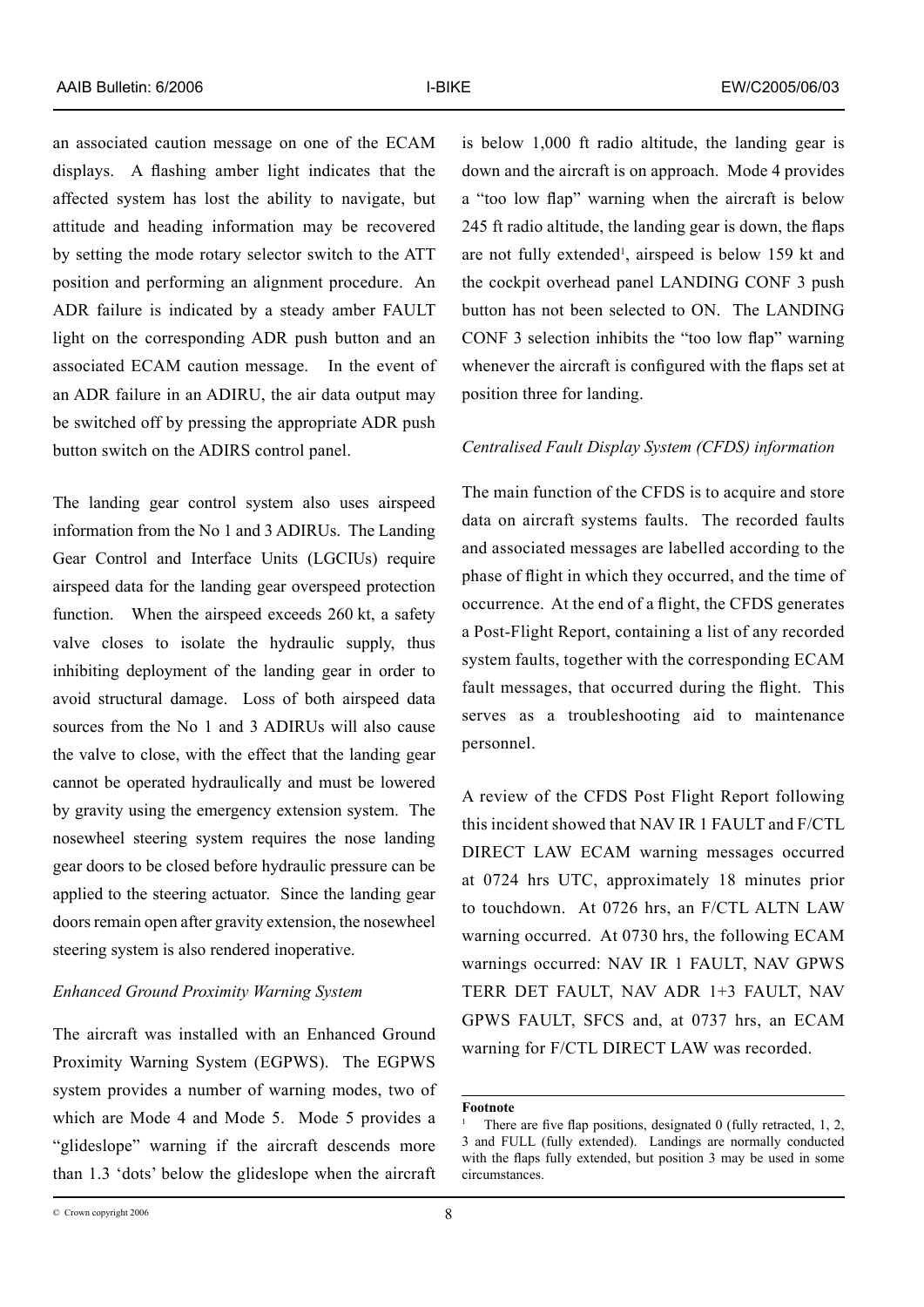# *Dispatch with No 3 ADIRU inoperative*

The operator's MEL, which is based on the manufacturer's Master Minimum Equipment List (MMEL), permits the aircraft to be dispatched with the IR function of either the No 2 or the No 3 ADIRUs inoperative. Dispatch is also permissible with the ADR function of either the No 2 or the No 3 ADIRU inoperative. The IR or ADR functions may not be inoperative on more than one ADIRU (MEL item  $01-34-3-10-01$  a) refers). If an IR fault occurs on either the No 2 or No 3 ADIRU, the MEL procedure for despatching the aircraft requires the rotary selector switch for the affected ADIRU to be selected to OFF. This has the effect of switching off the entire ADIRU and is necessary because there is no way of switching off the IR part of the ADIRU in isolation. The MEL rationale for switching off the entire ADIRU is to ensure that the faulty computer cannot interfere with the aircraft systems.

With the No 3 ADIRU unavailable, the operation of the aircraft is unaffected provided no faults arise in the remaining ADIRUs. If IR or ADR data is lost from a second ADIRU, systems degradations will occur, as the No 3 ADIRU is no longer available to replace the missing data.

### *Effects of the loss of No 1 and 3 ADIRU data*

Various systems on the aircraft require air data and inertial reference data for their control and operation. According to the aircraft manufacturer, with the No 3 ADIRU inoperative, a subsequent No 1 ADIRU IR fault will cause the following systems to become inoperative:

- Autopilot No 1 and No 2 (and consequently Flight Director No 1 and No 2)
- Autothrust system
- Yaw damper No 1
- Enhanced functions of the EGPWS
- Loss of attitude and navigational data from the commander's PFD and ND

The flight control system 'Normal Laws' are no longer available and revert to 'Alternate Laws' with the corresponding loss of some of the flight control protections, including the 'High Speed' and 'Angle-of-Attack' protection features. The airspeed is restricted to 320 kt, due to loss of the 'High Speed' protection function. In the event of a complete failure of the No 1 ADIRU or, as in this incident, it being switched to OFF with the No 3 ADIRU already inoperative, the following additional systems will be inoperative:

- • GPWS
- Rudder Travel Limit unit No 1

### **Analysis**

#### *Air traffic control*

Following the go-around from the first approach, the aircraft commander initially wanted to enter a hold at Ockham or Chiltern in order to resolve the ADIRU problem. Either this request was not understood, possibly due to the commander's heavily accented English, or it may have been missed, because the controller was concerned by the aircraft's drift to the south of the runway centreline. However, the weather at LHR was deteriorating with the cloudbase reported by another pilot at 350 ft aal. With the IR fault on the No 1 ADIRU and the No 3 ADIRU unavailable, I-BIKE was limited to carrying out a CAT 1 ILS approach. The commander therefore changed his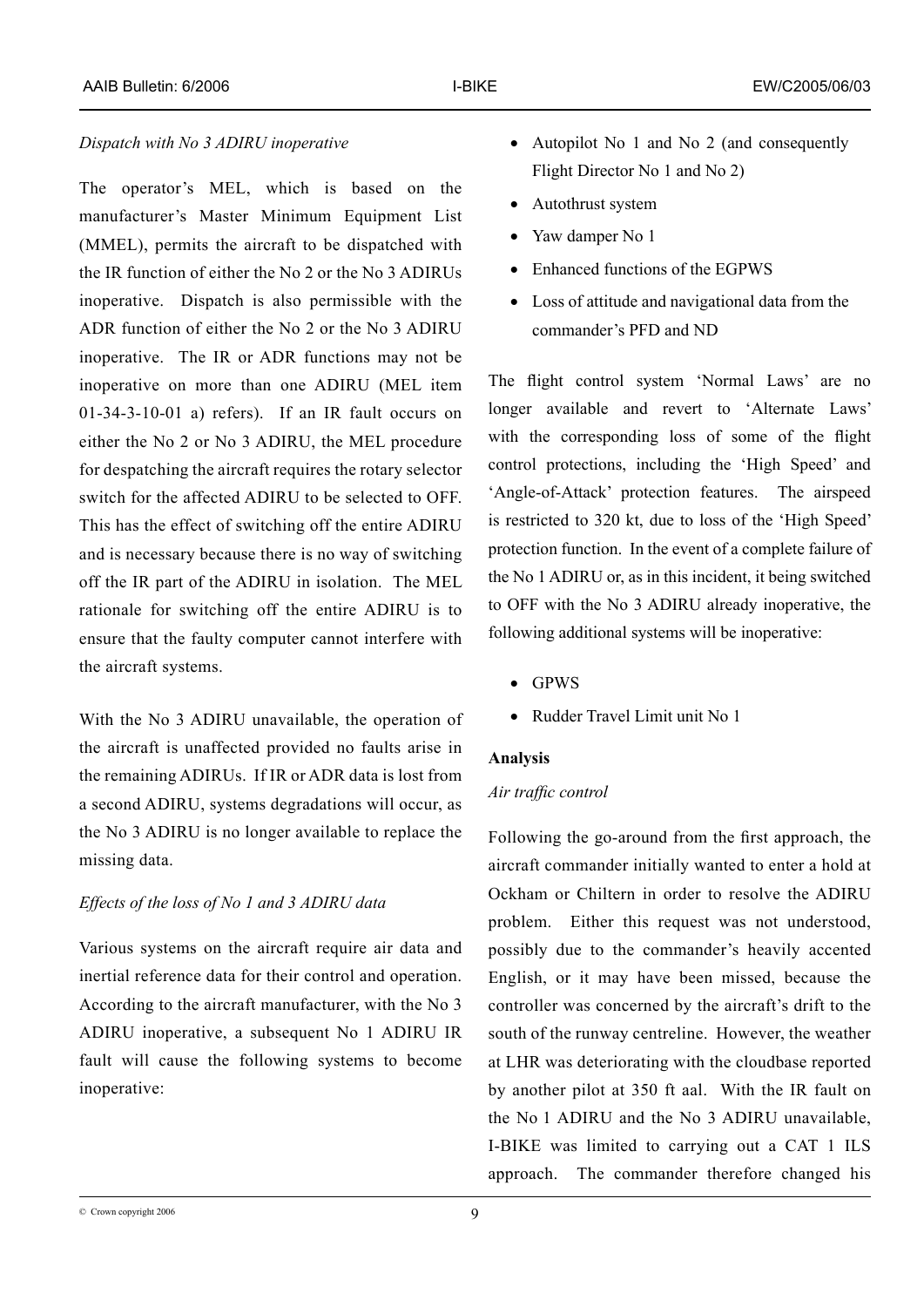mind and decided to expedite the landing, accepting the flight instrument display limitations he had, and not to attempt the IR alignment procedure, which would have resulted in further delay. The subsequent PAN call was masked by a double transmission and the controller was made aware of the PAN and the limitations imposed by the 'double inertial reference failure' by another pilot. Whilst ATC did not completely understand the problem, they did not want to place additional workload on the commander whilst he was handling an abnormal situation and they ensured priority was given to the aircraft.

At a range of 11 nm from touchdown, when the commander transmitted "ON FINAL, MAYDAY FROM THIS MOMENT, WE CANNOT PERFORM A GO AROUND, AH FINALS 09L", the MAYDAY element of this call was not heard by the controller. This was probably due to a combination of the commander not announcing the MAYDAY using the expected protocol and his heavily accented English, rather than any failing within ATC. As a result, the RFFS was not brought to Local Standby for the landing aircraft which had declared an emergency. This highlights a problem occasionally faced by ATC controllers of some flight crews not adopting the accepted protocol when declaring an emergency situation, (see footnote page 7).

# *Aircrew*

When the ADIRU 1 fault occurred, the commander handed control to the co-pilot. They agreed to carry out a go-around and take up a holding pattern in order to action the ECAM abnormal procedure as adequate fuel was available to delay the landing. The commander found monitoring the radio to be distracting, given the high level of radio traffic in the London area. This also possibly contributed to his desire for more time to resolve the ADIRU fault and prepare the aircraft for landing, and hence his request to take up a holding pattern. However, in view of the deteriorating weather situation and the fact that only a single ADIRU was functioning normally, the commander then decided against carrying out the NAV alignment procedure and delay the landing and, therefore, did not repeat his request to ATC to take up a holding pattern.

The excursion below the glidepath, late on in the initial approach, following the No 1 ADIRU fault, was coincidental with a "too low flaps" warning from the EGPWS, as the aircraft was not configured for a normal landing, ie, FULL flap had not been selected and the LANDING CONFIG 3 button had not been pressed. This occurred with the co-pilot flying the aircraft (manually) in an unusual configuration, ie, in 'Direct Law'. Otherwise, he flew the aircraft accurately, both in 'Alternate' and 'Direct Law', to the subsequent uneventful landing.

The commander subsequently found himself in a situation where there was no clear best course of action and with little spare time in which to deal with the problem. Although the crew took action in response to the ECAM messages, they also attempted to locate the relevant pages in the Flight Manual relating to a No 1 ADIRU failure. The commander recalled a requirement to turn the ADIRU rotary selector switch to OFF, but this action was not called for on the ECAM. Unable to find the information in the time available, the crew elected to select the rotary switch to OFF, but this action unnecessarily degraded the aircraft systems further, resulting in the need to extend the landing gear by gravity extension and the loss of nosewheel steering.